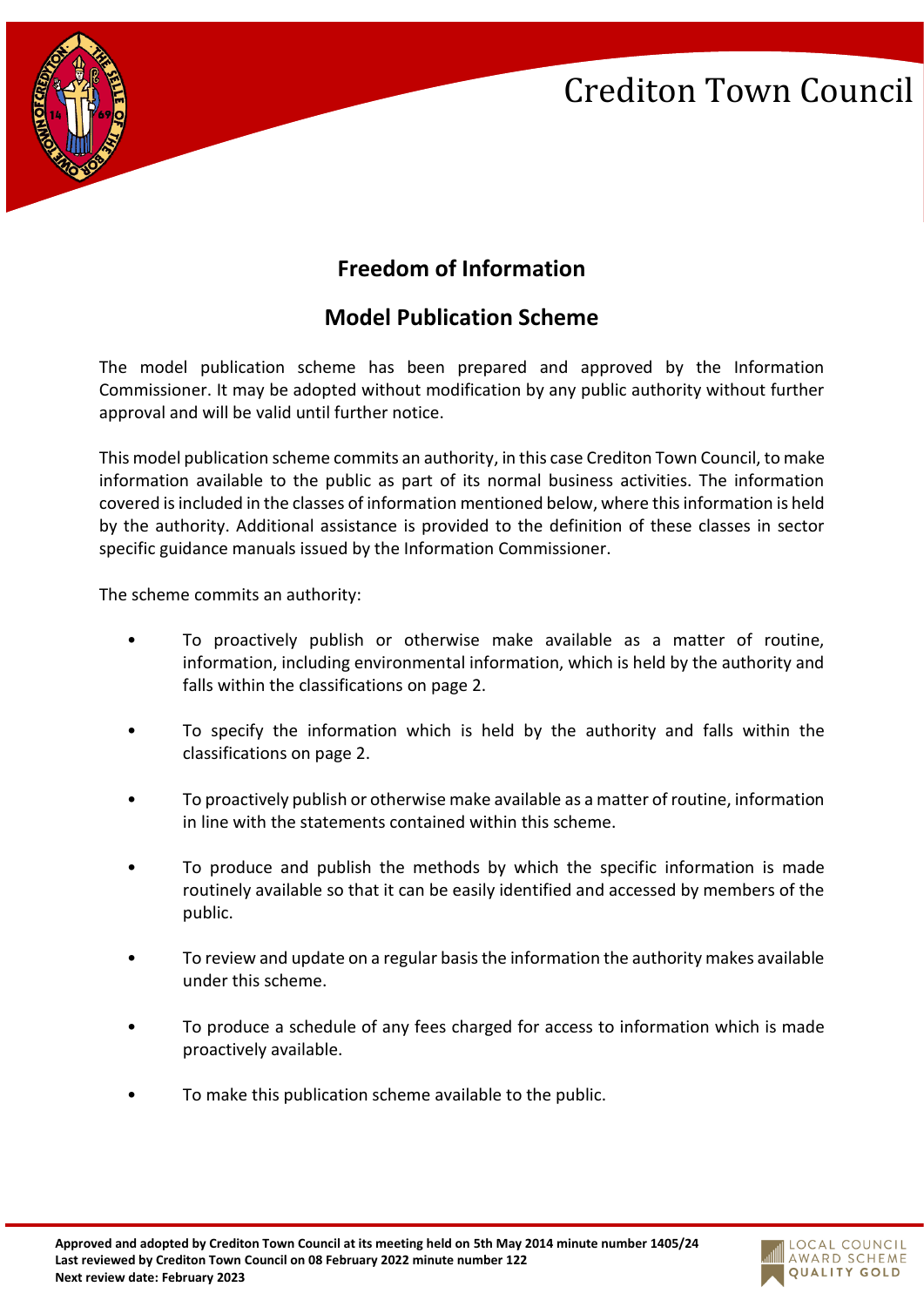

### **Classes of information**

#### **Who we are and what we do**

Organisational information, locations and contacts, constitutional and legal governance.

#### **What we spend and how we spend it**

Financial information relating to projected and actual income and expenditure, tendering, procurement, and contracts.

#### **What our priorities are and how we are doing**

Strategy and performance information, plans, assessments, inspections, and reviews.

#### **How we make decisions**

Policy proposals and decisions. Decision making processes, internal criteria and procedures, consultations.

#### **Our policies and procedures**

Current written protocols for delivering our functions and responsibilities.

#### **Lists and registers**

Information held in registers required by law and other lists and registers relating to the functions of the authority.

#### **The services we offer**

Advice and guidance, booklets and leaflets, transactions, and media releases. A description of the services offered.

The classes of information will not generally include:

- Information the disclosure of which is prevented by law, or exempt under the Freedom of Information Act, or is otherwise properly considered to be protected from disclosure.
- Information in draft form.
- Information that is no longer readily available as it is contained in files that have been placed in archive storage or is difficult to access for similar reasons.

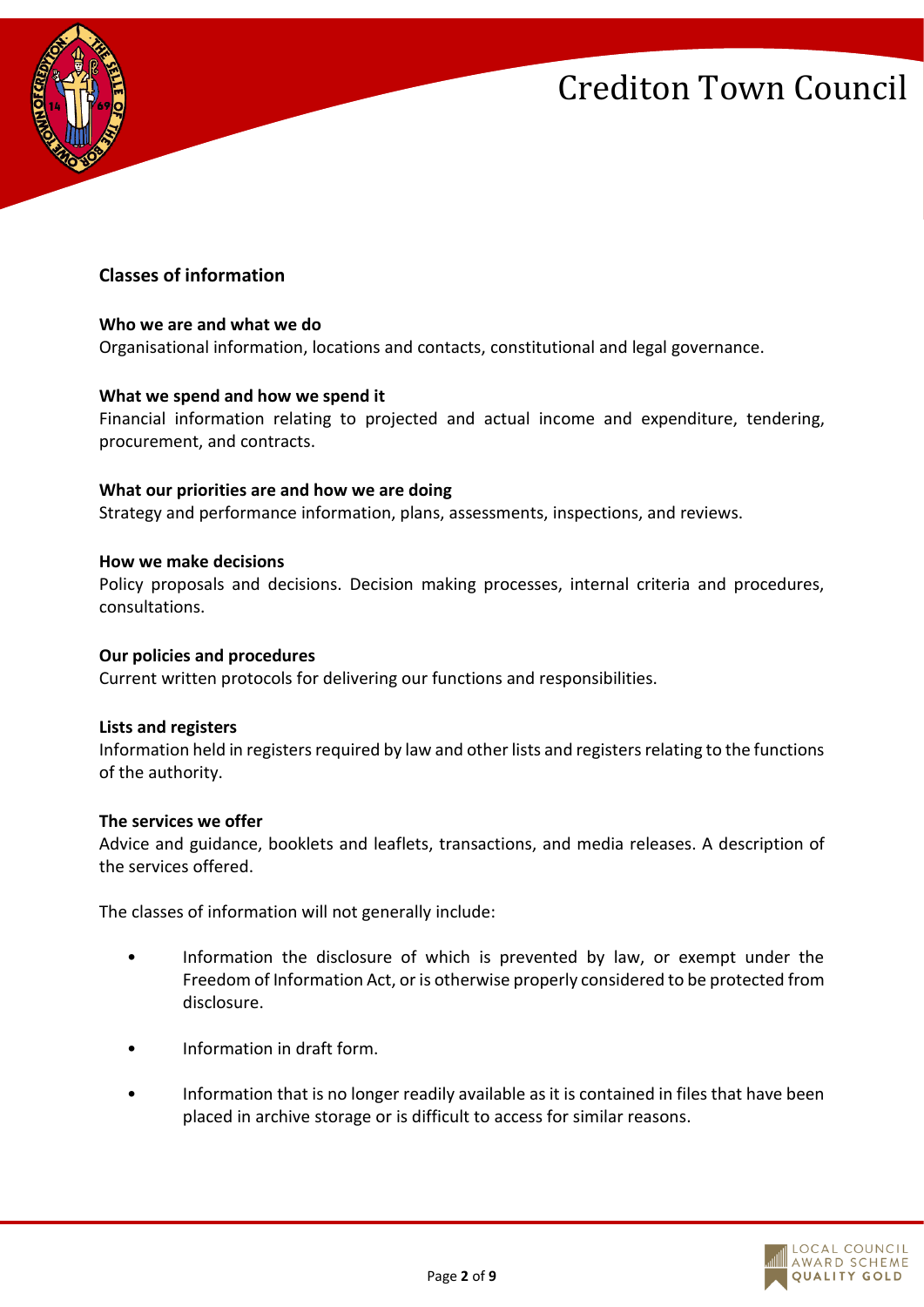

### **The method by which information published under this scheme will be made available**

The authority will indicate clearly to the public what information is covered by this scheme and how it can be obtained (see pages 5-8).

Where it is within the capability of a public authority, information will be provided on a website. Where it is impracticable to make information available on a website or when an individual does not wish to access the information by the website, a public authority will indicate how information can be obtained by other means and provide it by those means.

In exceptional circumstances some information may be available only by viewing in person. Where this manner is specified, contact details will be provided. An appointment to view the information will be arranged within a reasonable timescale.

Information will be provided in the language in which it is held or in such other language that is legally required. Where an authority is legally required to translate any information, it will do so.

Obligations under disability and discrimination legislation and any other legislation to provide information in other forms and formats will be adhered to when providing information in accordance with this scheme.

### **Charges which may be made for information published under this scheme**

The purpose of this scheme is to make the maximum amount of information readily available at minimum inconvenience and cost to the public. Charges made by the authority for routinely published material will be justified and transparent and kept to a minimum.

Material which is published and accessed on a website will be provided free of charge.

Charges may be made for information subject to a charging regime specified by Parliament.

Charges may be made for actual disbursements incurred such as:

- photocopying
- postage and packaging
- the costs directly incurred as a result of viewing information

Charges may also be made for information provided under this scheme where they are legally authorised, they are in all the circumstances, including the general principles of the right of access to information held by public authorities, justified and are in accordance with a published schedule or schedules of fees which is readily available to the public.

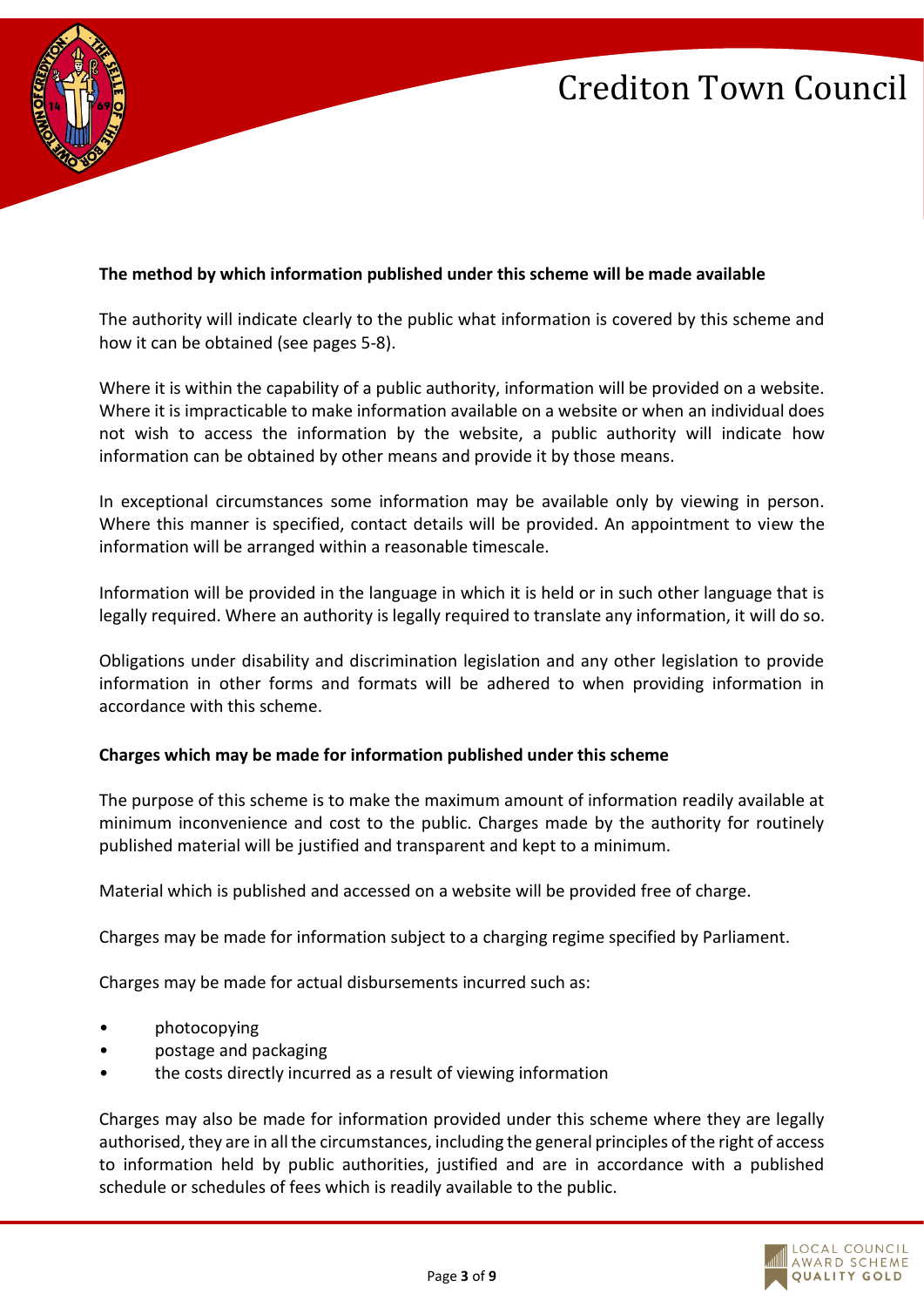

If a charge is to be made, confirmation of the payment due will be given before the information is provided. Payment may be requested prior to provision of the information.

#### **Written requests**

Information held by a public authority that is not published under this scheme can be requested in writing, when its provision will be considered in accordance with the provisions of the Freedom of Information Act.

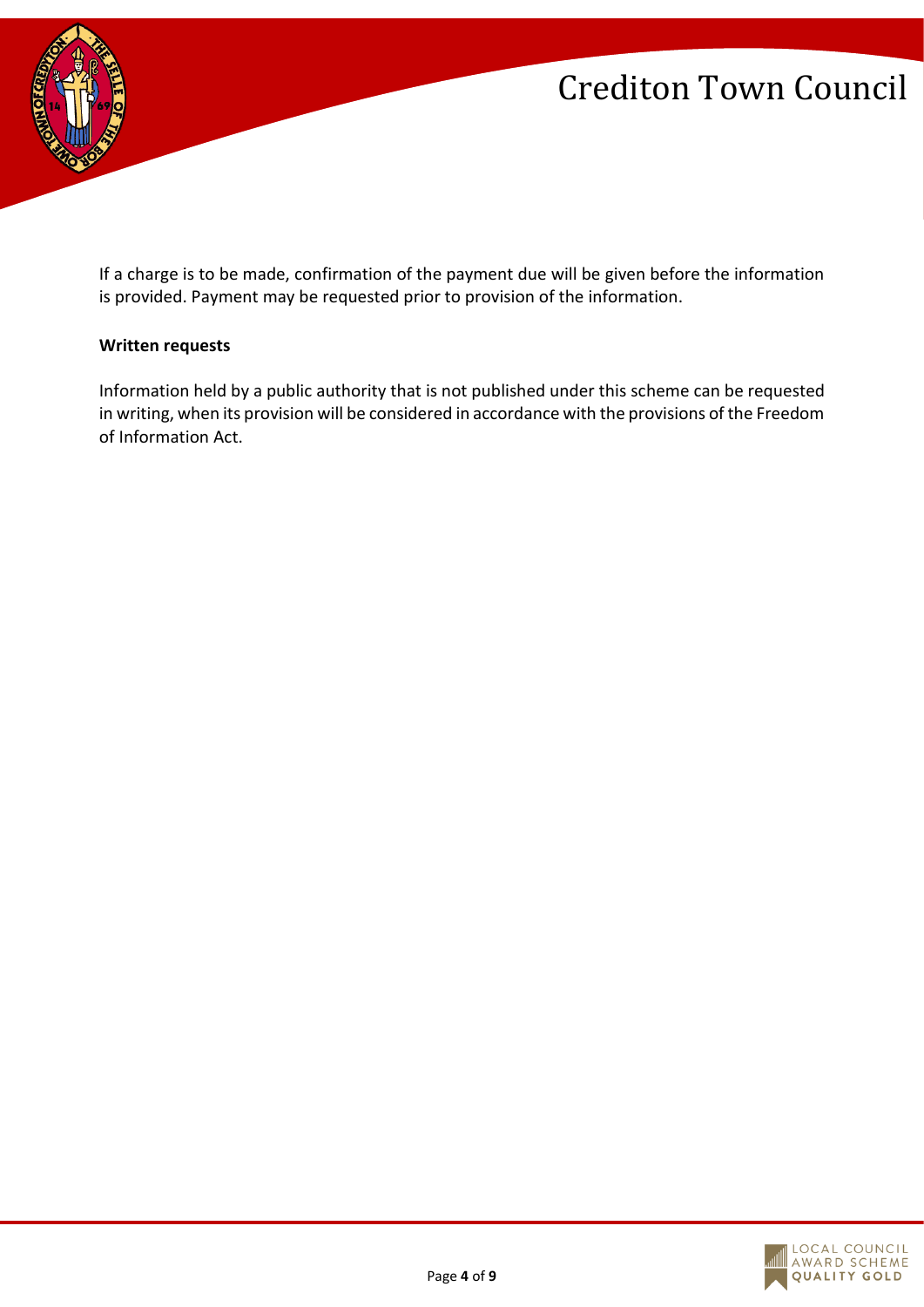

**Information available from Crediton Town Council under the Model Publication Scheme**

| Information to be published                      | How/where can the information | $Cost - refer to$  |
|--------------------------------------------------|-------------------------------|--------------------|
|                                                  | be obtained                   | schedule on page 9 |
| Class 1 - Who we are and what we do              | Hard copy or website          |                    |
| (Organisational information, structures,         |                               |                    |
| locations and contacts)                          |                               |                    |
|                                                  |                               |                    |
| This will be current information only            |                               |                    |
| Who's who on the Council and its                 | Hard copy or website          |                    |
| Committees                                       |                               |                    |
| Contact details for Town Clerk and Council       | Hard copy or website          |                    |
| members (named contacts where possible           |                               |                    |
| with telephone number and email address (if      |                               |                    |
| used))                                           |                               |                    |
| Location of main Council office and              | Hard copy or website          |                    |
| accessibility details                            |                               |                    |
| Staffing structure                               | Hard copy or website          |                    |
|                                                  |                               |                    |
| Class 2 - What we spend and how we spend         | Hard copy or website          |                    |
| it                                               |                               |                    |
| (Financial information relating to projected     |                               |                    |
| and actual income and expenditure,               |                               |                    |
| procurement, contracts and financial audit)      |                               |                    |
|                                                  |                               |                    |
| Current and previous financial year as a         |                               |                    |
| minimum                                          |                               |                    |
| Annual return form and report by auditor         | Hard copy or website          |                    |
| <b>Finalised budget</b>                          | Hard copy or website          |                    |
| Precept                                          | Hard copy or website          |                    |
| <b>Borrowing Approval Letter</b>                 | Not Applicable                |                    |
| <b>Financial Standing Orders and Regulations</b> | Hard copy or website          |                    |
|                                                  |                               |                    |
| Grants given and received                        | Hard copy or website          |                    |
| List of current contracts awarded and value      | Hard copy or website          |                    |
| of contract                                      |                               |                    |
|                                                  |                               |                    |
| Members' allowances and expenses                 | Hard copy or website          |                    |
|                                                  |                               |                    |

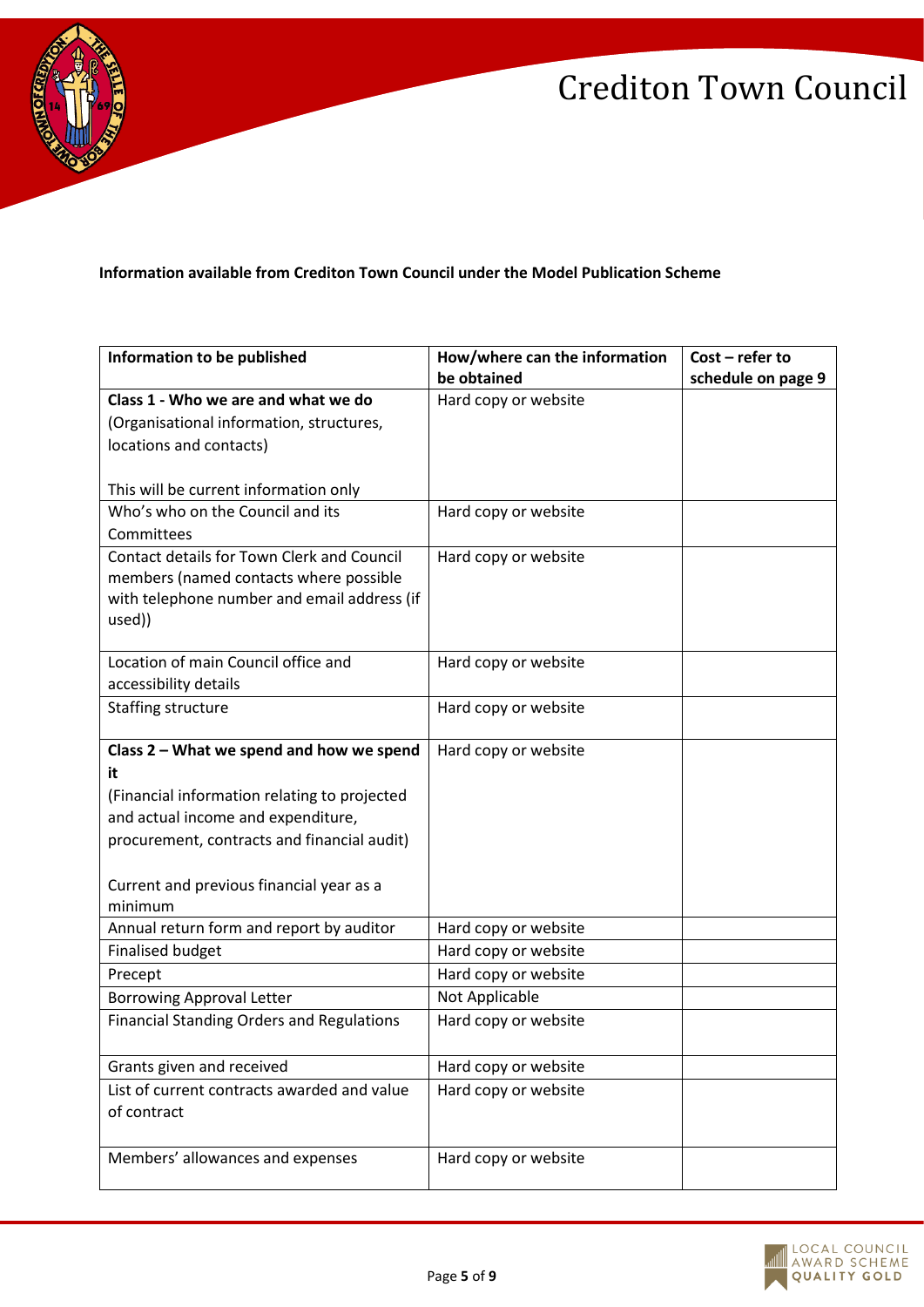

| Class 3 - What our priorities are and how<br>we are doing<br>(Strategies and plans, performance<br>indicators, audits, inspections, and reviews) | Hard copy or website |  |
|--------------------------------------------------------------------------------------------------------------------------------------------------|----------------------|--|
| Parish Plan (current and previous year as a<br>minimum)                                                                                          | Hard copy or website |  |
| <b>Council Action Plan</b>                                                                                                                       | Hard copy or website |  |
| Annual Report to Town or Community<br>Meeting (current and previous year as a<br>minimum)                                                        | Hard copy or website |  |
| <b>Local Council Award Scheme</b>                                                                                                                | Hard copy or website |  |
| Local charters drawn up in accordance with<br><b>DCLG</b> guidelines                                                                             | Not applicable       |  |
| Class 4 - How we make decisions<br>(Decision making processes and records of<br>decisions)<br>Current and previous council year as a<br>minimum  | Hard copy or website |  |
| Timetable of meetings (Council, any<br>committee/sub-committee meetings and<br>town meetings)                                                    | Hard copy or website |  |
| Agendas of meetings (as above)                                                                                                                   | Hard copy or website |  |
| Minutes of meetings (as above) $-$ n.b. this<br>will exclude information that is properly<br>regarded as private to the meeting.                 | Hard copy or website |  |
| Reports presented to council meetings - n.b.<br>this will exclude information that is properly<br>regarded as private to the meeting.            | Hard copy or website |  |
| Responses to consultation papers                                                                                                                 | Hard copy or website |  |
| Responses to planning applications                                                                                                               | Hard copy or website |  |
| Bye-laws                                                                                                                                         | Not applicable       |  |

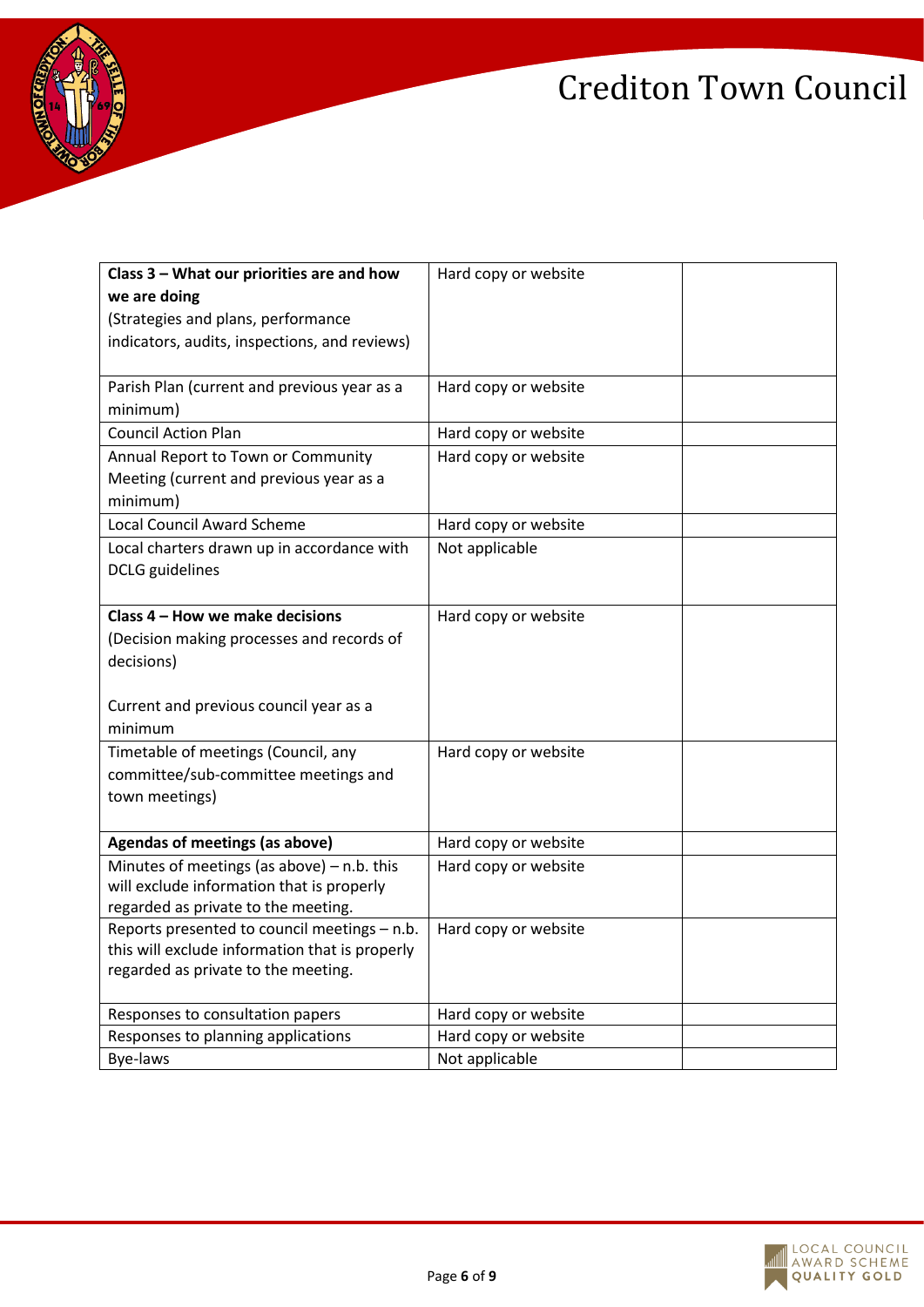

| Class 5 - Our policies and procedures         | Hard copy or website |  |
|-----------------------------------------------|----------------------|--|
| (Current written protocols, policies and      |                      |  |
| procedures for delivering our services and    |                      |  |
| responsibilities)                             |                      |  |
|                                               |                      |  |
| Current information only                      |                      |  |
| Policies and procedures for the conduct of    | Hard copy or website |  |
| council business:                             |                      |  |
| Procedural standing orders                    |                      |  |
| Committee and sub-committee terms of          |                      |  |
| reference                                     |                      |  |
| Delegated authority in respect of officers    |                      |  |
| Code of Conduct                               |                      |  |
| Policy statements                             |                      |  |
| Policies and procedures for the provision of  | Hard copy or website |  |
| services and about the employment of staff:   |                      |  |
| Internal policies relating to the delivery of |                      |  |
| services                                      |                      |  |
| Equality and diversity policy                 |                      |  |
| Health and safety policy                      |                      |  |
| Recruitment policies (including current       |                      |  |
| vacancies)                                    |                      |  |
| Policies and procedures for handling          | Hard copy or website |  |
| requests for information                      |                      |  |
| Complaints procedures (including those        | Hard copy or website |  |
| covering requests for information and         |                      |  |
| operating the publication scheme)             |                      |  |
| Information security policy                   | Hard copy or website |  |
| Records management policies (records          | Hard copy or website |  |
| retention, destruction and archive)           |                      |  |
| Data protection policies                      | Hard copy or website |  |
|                                               |                      |  |
| Schedule of charges (for the publication of   | Hard copy or website |  |
| information)                                  |                      |  |
|                                               |                      |  |
|                                               |                      |  |

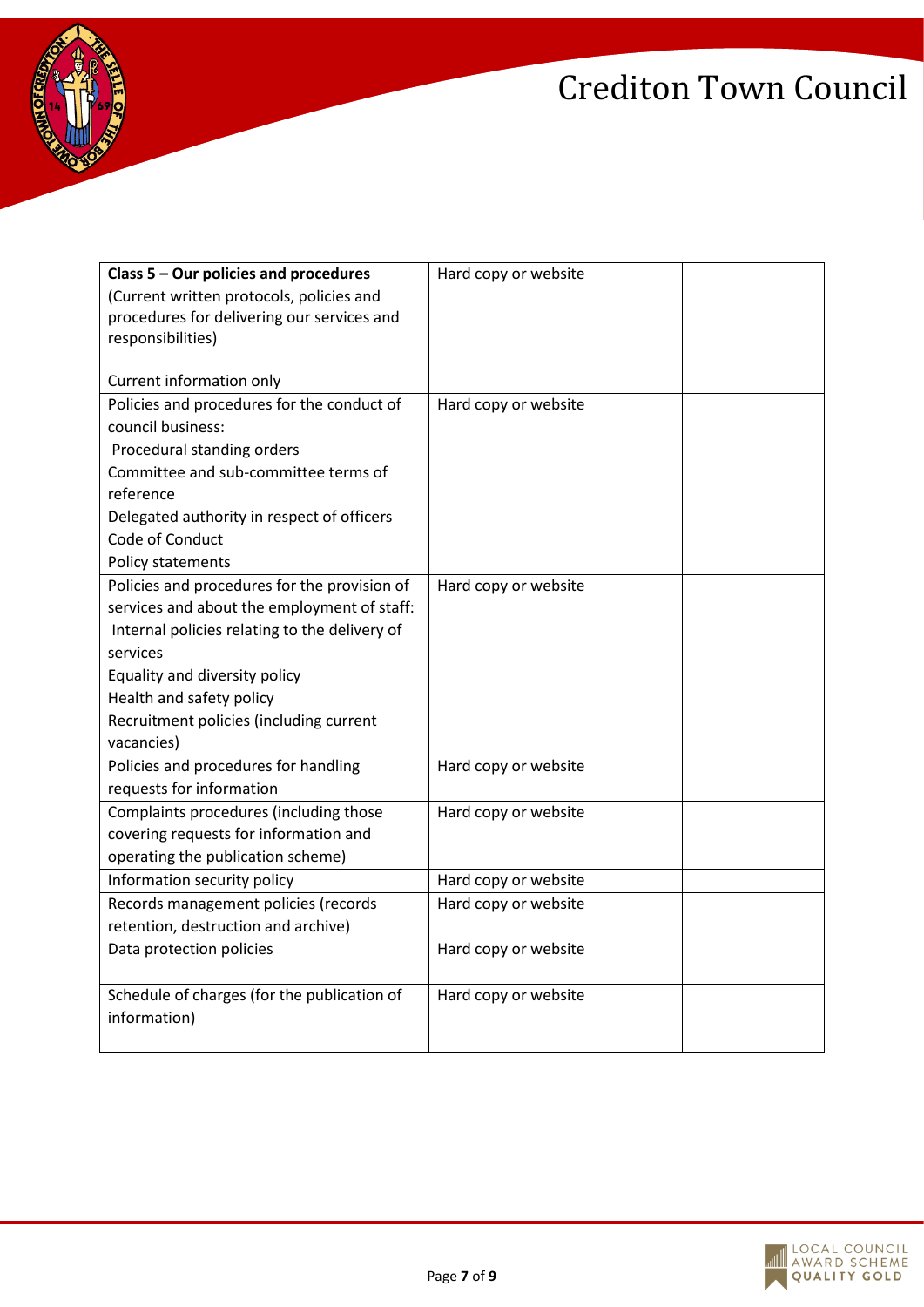

| Class $6$ – Lists and Registers                                                         | Hard Copy or website (please   |  |
|-----------------------------------------------------------------------------------------|--------------------------------|--|
| Currently maintained lists and registers only                                           | note some information may only |  |
|                                                                                         | be available by inspection)    |  |
| Any publicly available register or list (if any                                         | Hard copy                      |  |
| are held this should be publicised; in most                                             |                                |  |
| circumstances existing access provisions will                                           |                                |  |
| suffice)                                                                                |                                |  |
|                                                                                         |                                |  |
| <b>Assets Registers</b>                                                                 | Hard copy or website           |  |
| Class $7$ – The services we offer                                                       |                                |  |
|                                                                                         | Hard copy or website           |  |
| (Information about the services we offer,                                               |                                |  |
| including leaflets, guidance and newsletters<br>produced for the public and businesses) |                                |  |
|                                                                                         |                                |  |
| Current information only                                                                |                                |  |
| Allotments (Barnfield, Exhibition and                                                   | Hard copy or website           |  |
| Moffats)                                                                                |                                |  |
| Peoples Park                                                                            | Hard copy or website           |  |
| Newcombes Meadow Bandstand                                                              | Hard copy or website           |  |
|                                                                                         |                                |  |
| Seating, litter bins, clocks, and lighting                                              | Hard copy or website           |  |
| <b>Bus shelters</b>                                                                     | Hard copy or website           |  |
| <b>St Boniface Statue</b>                                                               | Hard copy or website           |  |
| <b>Upper Deck</b>                                                                       | Hard copy or website           |  |
| <b>Stonypark Field</b>                                                                  |                                |  |
| <b>Crediton War Memorial</b>                                                            |                                |  |
| A summary of services for which the council                                             |                                |  |
| is entitled to recover a fee, together with                                             |                                |  |
| those fees (e.g. burial fees)                                                           |                                |  |
| Disclosure log (indicating the information                                              |                                |  |
| that has been provided in response to                                                   |                                |  |
| requests; recommended as good practice,                                                 |                                |  |
| but may not be held by parish councils)                                                 |                                |  |
| Register of members' interests                                                          |                                |  |
| Register of gifts and hospitality                                                       |                                |  |